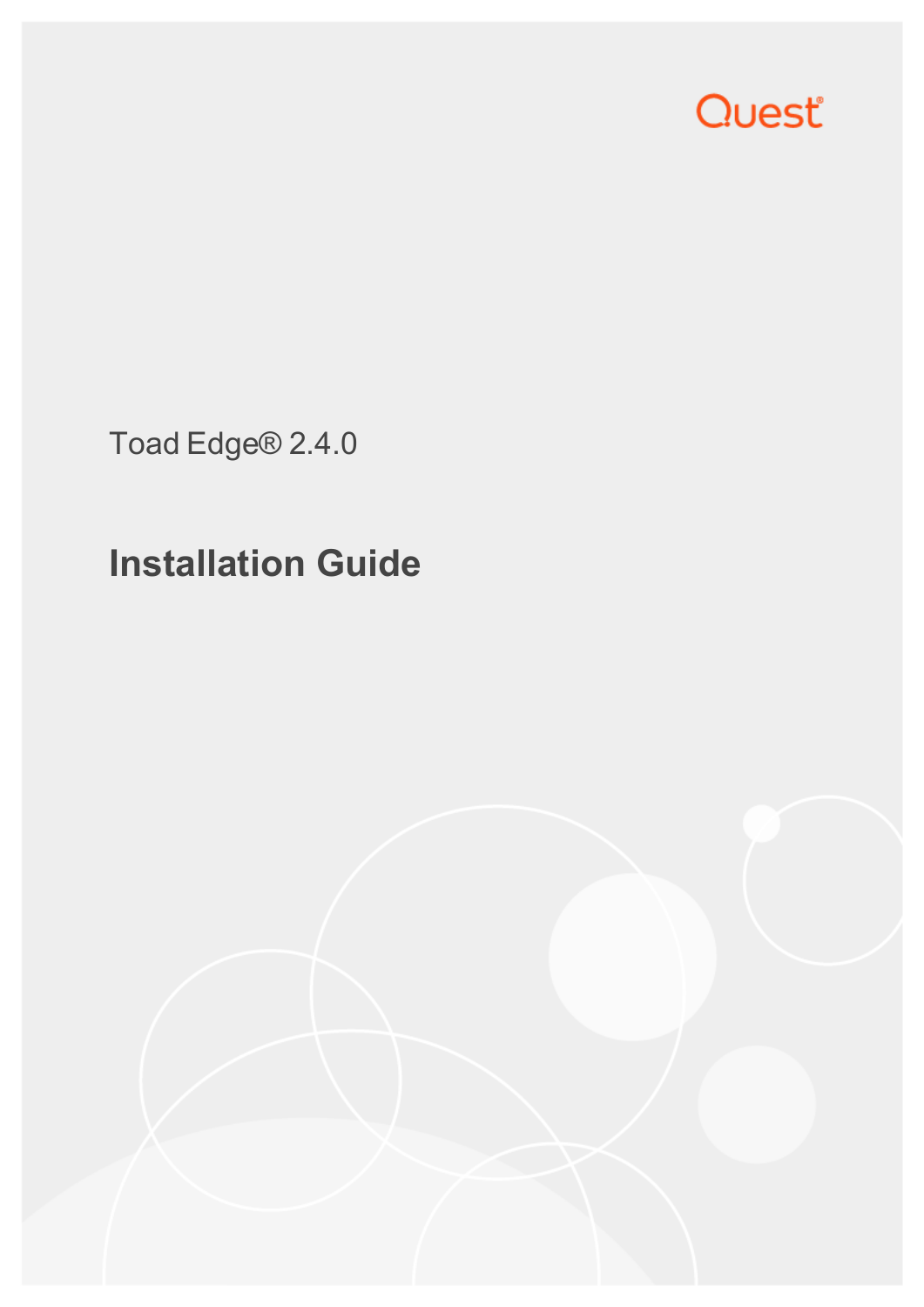### **Copyright**

#### <span id="page-1-0"></span>**Copyright 2021 Quest Software Inc. ALL RIGHTS RESERVED.**

This guide contains proprietary information protected by copyright. The software described in this guide is furnished under a software license or nondisclosure agreement. This software may be used or copied only in accordance with the terms of the applicable agreement. No part of this guide may be reproduced or transmitted in any form or by any means, electronic or mechanical, including photocopying and recording for any purpose other than the purchaser's personal use without the written permission of Quest Software Inc.

The information in this document is provided in connection with Quest Software products. No license, express or implied, by estoppel or otherwise, to any intellectual property right is granted by this document or in connection with the sale of Quest Software products. EXCEPT AS SET FORTH IN THE TERMS AND CONDITIONS AS SPECIFIED IN THE LICENSE AGREEMENT FOR THIS PRODUCT, QUEST SOFTWARE ASSUMES NO LIABILITY WHATSOEVER AND DISCLAIMS ANY EXPRESS, IMPLIED OR STATUTORY WARRANTY RELATING TO ITS PRODUCTS INCLUDING, BUT NOT LIMITED TO, THE IMPLIED WARRANTY OF MERCHANTABILITY, FITNESS FOR A PARTICULAR PURPOSE, OR NON-INFRINGEMENT. IN NO EVENT SHALL QUEST SOFTWARE BE LIABLE FOR ANY DIRECT, INDIRECT, CONSEQUENTIAL, PUNITIVE, SPECIAL OR INCIDENTAL DAMAGES (INCLUDING, WITHOUT LIMITATION, DAMAGES FOR LOSS OF PROFITS, BUSINESS INTERRUPTION OR LOSS OF INFORMATION) ARISING OUT OF THE USE OR INABILITY TO USE THIS DOCUMENT, EVEN IF QUEST SOFTWARE HAS BEEN ADVISED OF THE POSSIBILITY OF SUCH DAMAGES. Quest Software makes no representations or warranties with respect to the accuracy or completeness of the contents of this document and reserves the right to make changes to specifications and product descriptions at any time without notice. Quest Software does not make any commitment to update the information contained in this document.

If you have any questions regarding your potential use of this material, contact:

Quest Software Inc. Attn: LEGAL Dept 4 Polaris Way Aliso Viejo, CA 92656

Refer to our Web site (www.quest.com) for regional and international office information.

#### **Patents**

Quest Software is proud of our advanced technology. Patents and pending patents may apply to this product. For the most current information about applicable patents for this product, please visit our website at [www.quest.com/legal](http://www.quest.com/legal).

#### **Trademarks**

Toad, Toad Edge, Quest, and the Quest logo are trademarks and registered trademarks of Quest Software Inc. in the U.S.A. and other countries. For a complete list of Quest Software trademarks, please visit our website at www.quest.com/legal. Microsoft, Windows, Windows Server are either registered trademarks or trademarks of Microsoft Corporation in the United States and/or other countries. Oracle is a trademark or registered trademark of Oracle and/or its affiliates in the United States and other countries. MySQL is a registered trademark of MySQL AB in the United States, the European Union and other countries. macOS™and OS X® are trademarks of Apple Inc., registered in the U.S. and other countries. This product includes software developed by the Apache Software Foundation (http://www.apache.org.). All other trademarks, servicemarks, registered trademarks, and registered servicemarks are the property of their respective owners.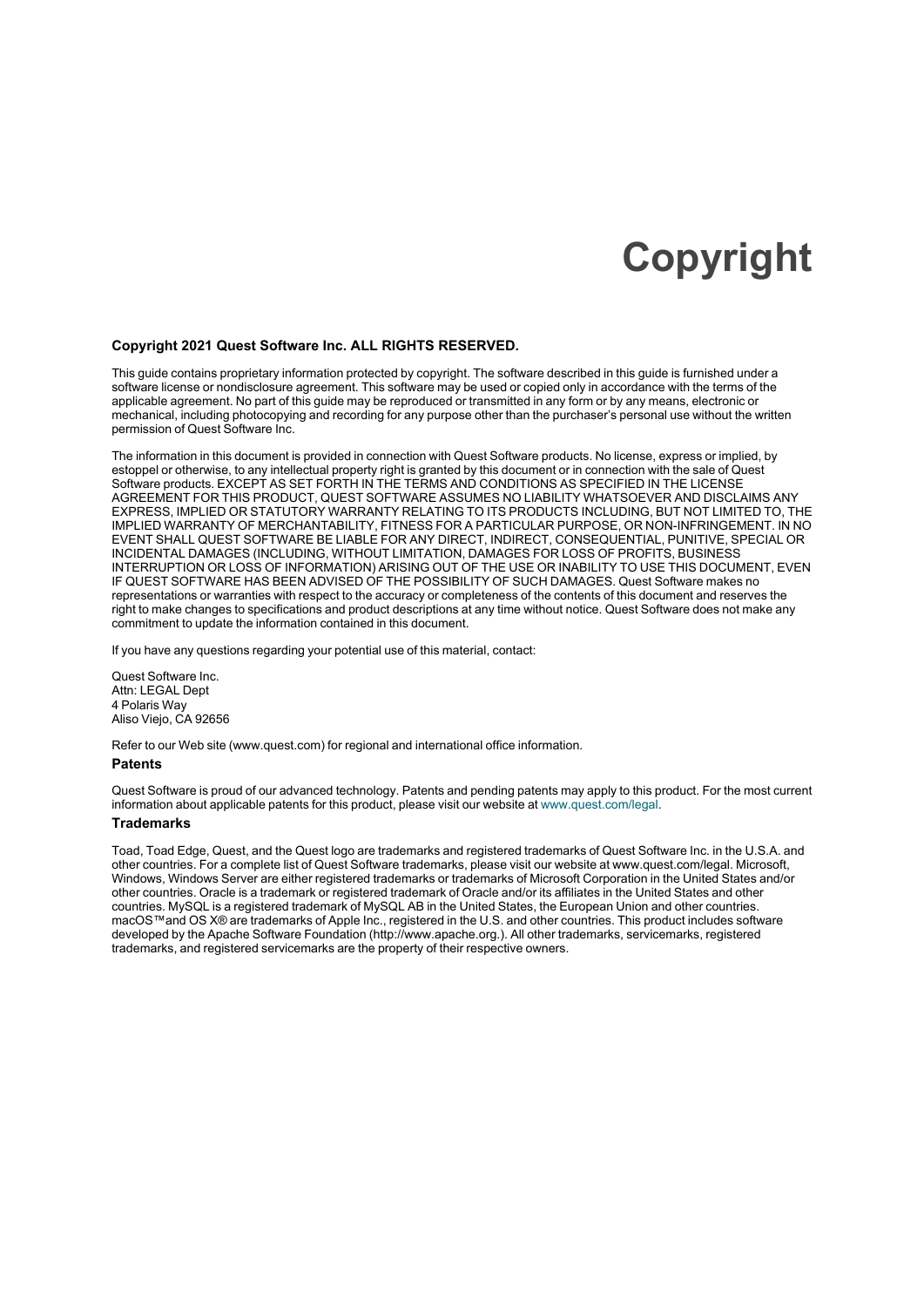# **Contents**

<span id="page-2-0"></span>

| <b>Product licensing with the contract of the contract of the contract of the contract of the contract of the contract of the contract of the contract of the contract of the contract of the contract of the contract of the co</b> |  |
|--------------------------------------------------------------------------------------------------------------------------------------------------------------------------------------------------------------------------------------|--|
|                                                                                                                                                                                                                                      |  |
|                                                                                                                                                                                                                                      |  |
|                                                                                                                                                                                                                                      |  |
|                                                                                                                                                                                                                                      |  |
|                                                                                                                                                                                                                                      |  |
|                                                                                                                                                                                                                                      |  |
|                                                                                                                                                                                                                                      |  |
|                                                                                                                                                                                                                                      |  |
|                                                                                                                                                                                                                                      |  |
|                                                                                                                                                                                                                                      |  |
|                                                                                                                                                                                                                                      |  |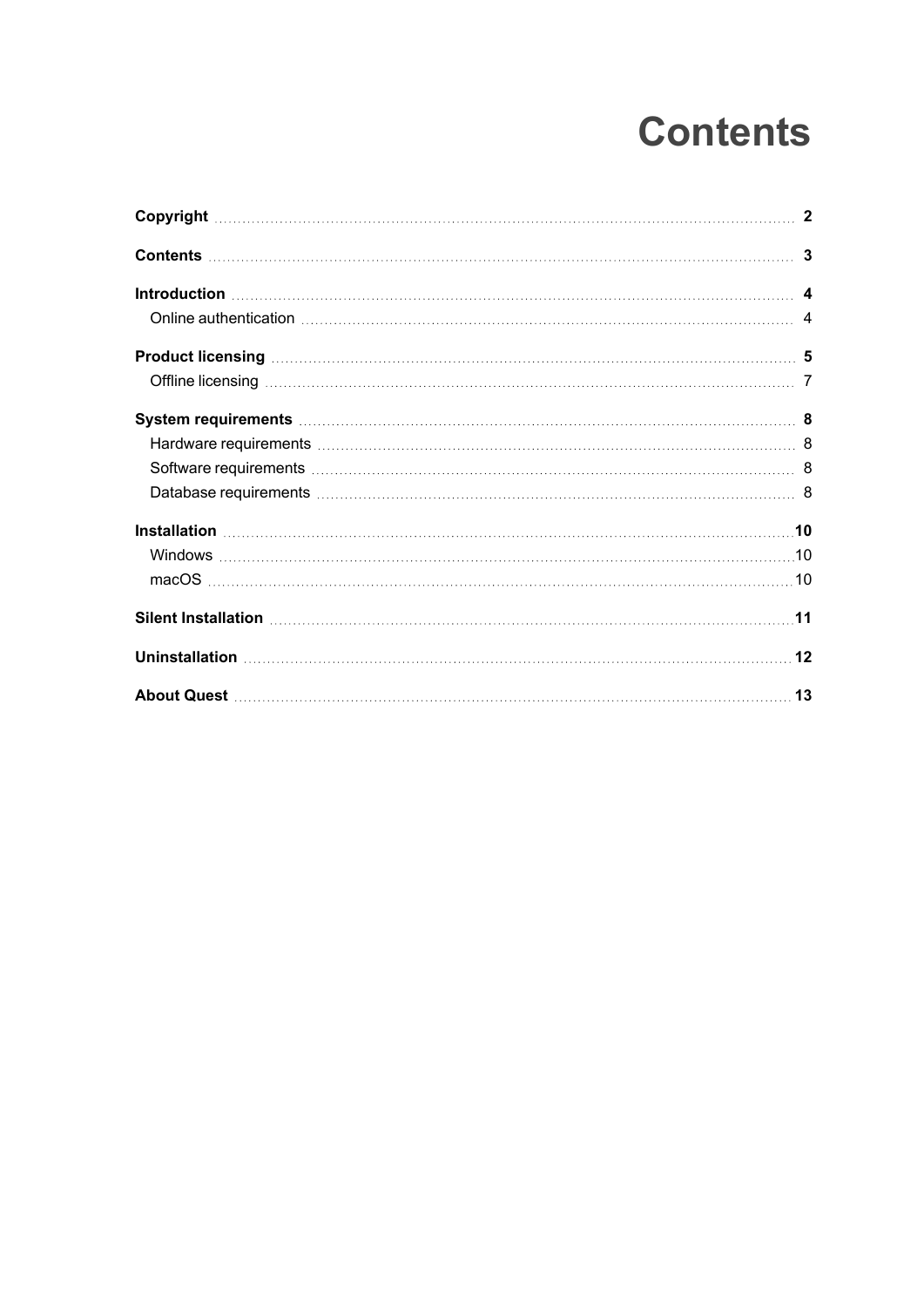# **Introduction**

<span id="page-3-0"></span>Toad Edge® can be installed from packages available on Toad [World](https://www.toadworld.com/products/toad-edge/)

- Windows Installer Package (MSI)
- <span id="page-3-1"></span>• macOS Installer Package (PKG)

### **Online authentication**

A Quest Software account is required in order to use Toad Edge. If you do not have a Quest account yet, you can create one after launching the application.

Toad Edge requires you to perform online authentication by signing in to your Quest account at least once per every 30 days. If you are signed in to your account and Toad Edge is able to reach the authentication servers, the process is done automatically on each application launch.

At times, the authentication may not be performed for various reasons, e.g. firewall settings, lack of internet connection. In such cases, the following situations may occur:

*Toad Edge has been installed, but has not been authenticated yet*

• You are asked to sign in to your Quest account in order to authenticate the application for the first time and use it

Toad Edge cannot reach authentication servers. It has been less than 30 days since the last authentication

• A warning dialog is displayed. You still can access the application up until the 30 day mark

*Toad Edge cannot reach authentication servers. It has been at least 30 days since the last authentication*

- A warning dialog is displayed. You cannot access the application until you sign in to your Quest account
- **NOTE:** Offline method of licensing is available for users, whose connection to the internet is restricted. See Offline [licensing](#page-6-0) for more information.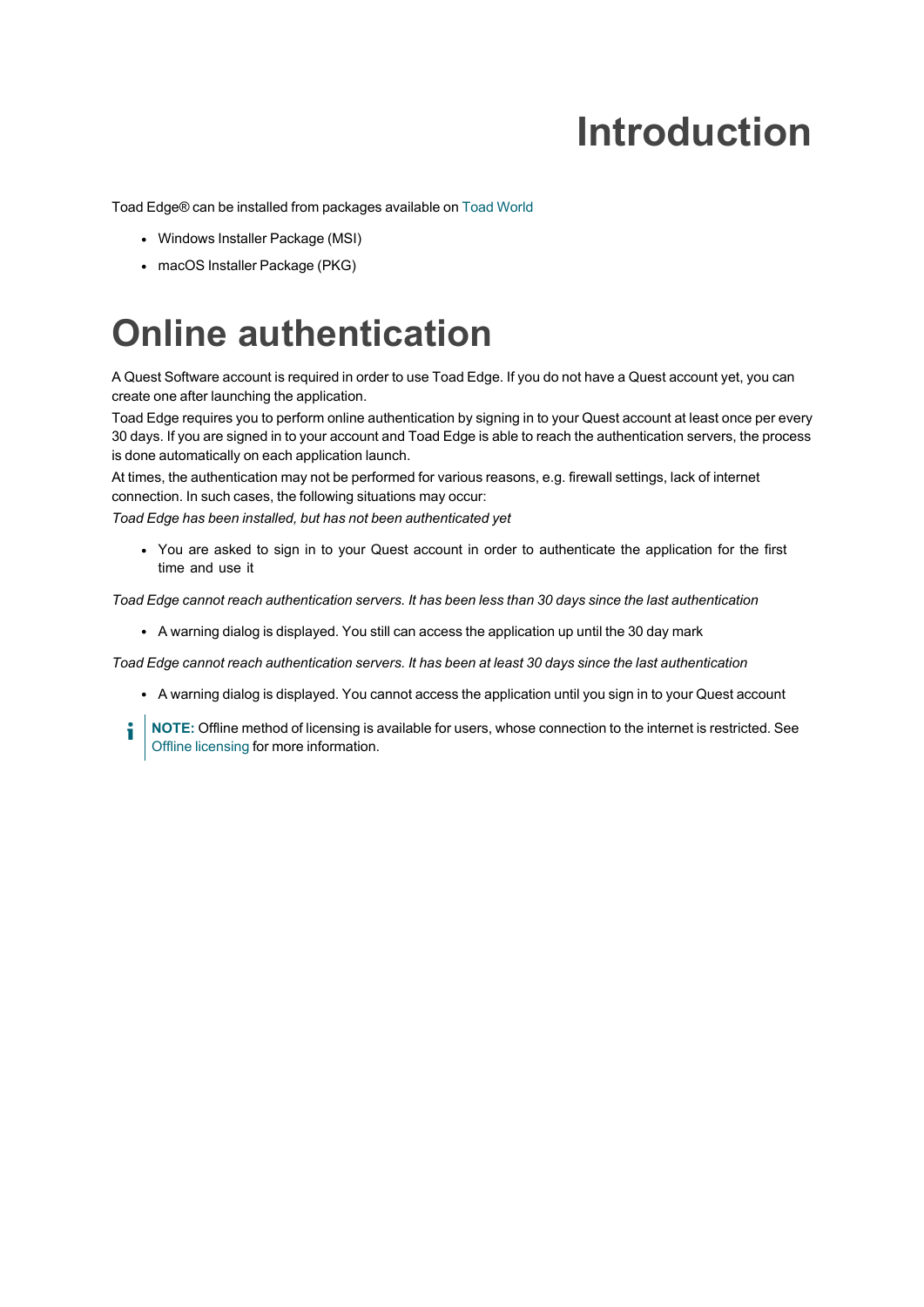# **Product licensing**

<span id="page-4-0"></span>Three types of licenses are available for Toad Edge:

- **Freeware** basic mode which is active when no other license is supplied
- Trial unlimited mode which lasts for a set period (for example, the initial 30-day Trial)
- **Commercial** unlimited mode gained by purchasing and using a Commercial license in the application

As mentioned in [Introduction,](#page-3-0) you need to create and sign in to your Quest Software account in order to start using Toad Edge. After you create your account, you are provided an initial 30-day Trial license. This allows you to try out the application and all of its features.

Once the Trial period elapses, you can purchase and supply a Commercial license to continue using Toad Edge without limitations. Otherwise, the application will revert to the Freeware mode. You will be still able to use all Freeware features, but you will not be able to access Commercial features.

The following matrix lists all features that can be used in Freeware and Trial/Commercial versions of Toad Edge.

| <b>Feature</b>                  | <b>Commercial</b> | Freeware |
|---------------------------------|-------------------|----------|
| <b>SQL Worksheet/Editor</b>     |                   |          |
| <b>Advanced Content Assist</b>  |                   | Ω        |
| Syntax check                    |                   |          |
| Code formatting                 |                   |          |
| Multiple statement execution    |                   |          |
| Execution from/to position      |                   |          |
| Data editor                     |                   |          |
| Table lookup via foreign keys   |                   |          |
| <b>Basic data filters</b>       |                   |          |
| Data type specific data editors |                   |          |
| Editable result grid            |                   |          |
| <b>Export and import</b>        |                   |          |
| Export to CSV                   |                   |          |
| Export to SQL                   |                   |          |
| Export to HTML                  |                   |          |
| Export to XML                   |                   |          |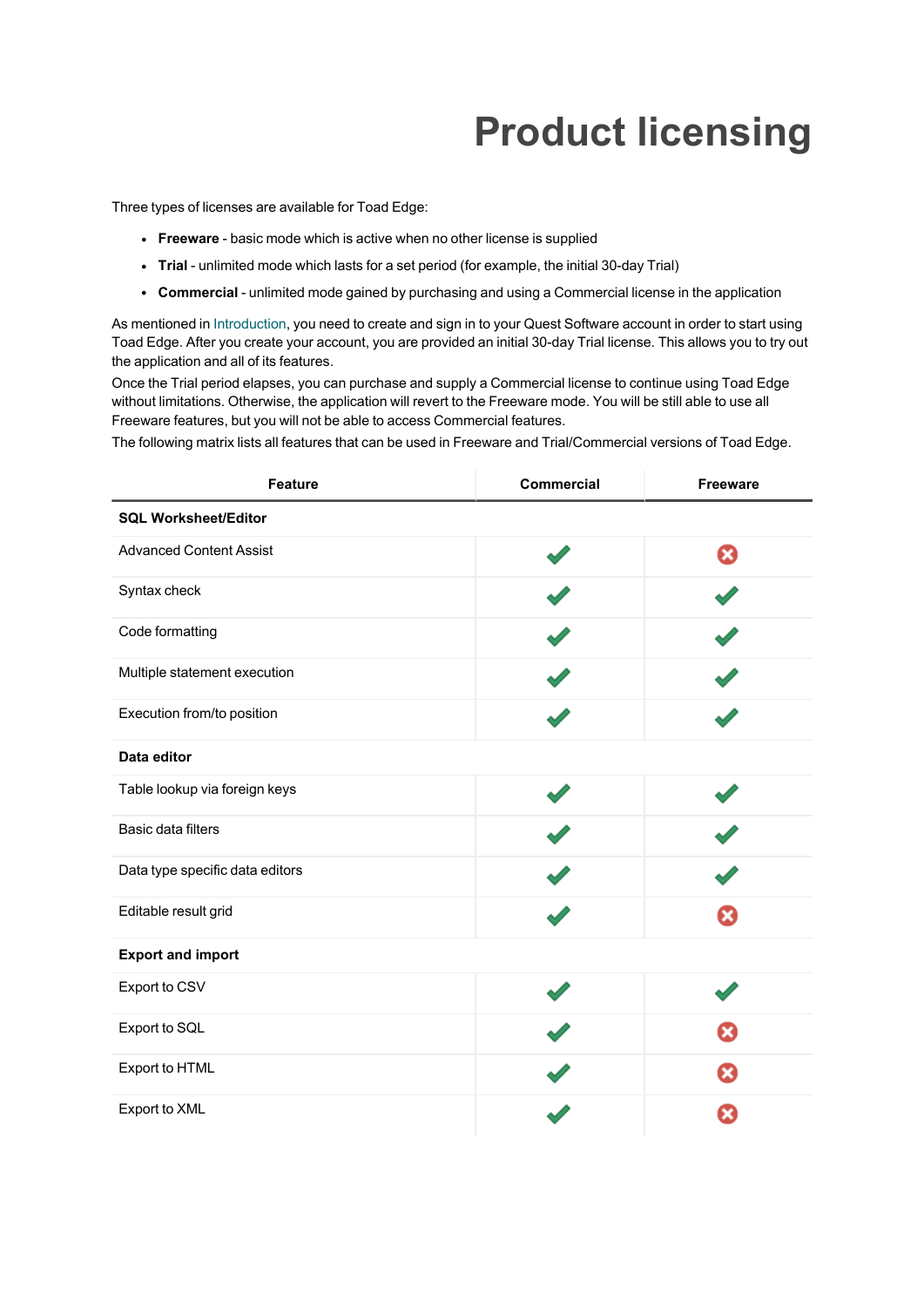| <b>Feature</b>                                     | Commercial | Freeware |
|----------------------------------------------------|------------|----------|
| Import from SQL                                    |            | ×        |
| Import from CSV                                    |            |          |
| <b>Schema Compare</b>                              |            |          |
| Schema/Database comparison                         |            | Ω        |
| Advanced SQL difference recognition                |            | ×        |
| Detailed SQL comparison settings                   |            | x        |
| Timestamp comparison                               |            | x        |
| Detailed Schema Compare reports                    |            | ×        |
| Generation of change scripts                       |            | ×        |
| <b>Snapshots</b>                                   |            |          |
| Snapshot creation                                  |            | x        |
| Snapshot comparison                                |            | ×        |
| Versioning/Collaboration                           |            |          |
| Repository (MySQL only)                            |            | ఴ        |
| Continuous Integration/Continuous Delivery support |            | ×        |
| Native plugin solution for Jenkins                 |            |          |
| <b>Other application features</b>                  |            |          |
| Object search                                      |            |          |
| Code snippets/templates                            |            |          |
| Session browser                                    |            |          |
| Support for JSON data types                        |            |          |
| JSON structure visualization                       |            |          |
| JSON in-place data editor                          |            |          |
| MySQL Events editor                                |            | ×        |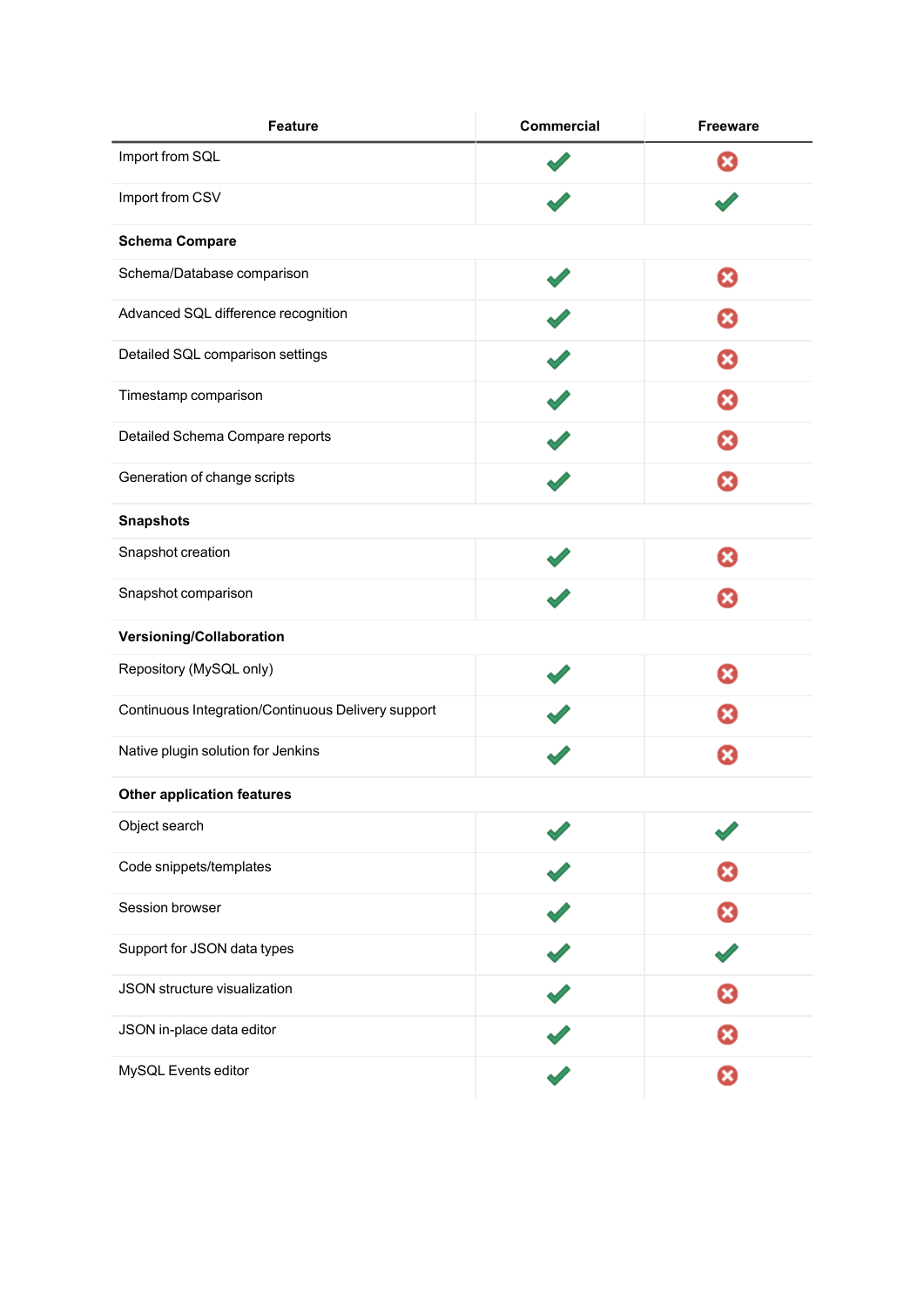| <b>Feature</b>                      | <b>Commercial</b> | <b>Freeware</b> |
|-------------------------------------|-------------------|-----------------|
| Advanced user privilege management  |                   |                 |
| <b>SQL Warnings</b>                 |                   |                 |
| <b>Backup and Restore</b>           |                   |                 |
| Lock Manager for PostgreSQL and EDB |                   |                 |

### <span id="page-6-0"></span>**Offline licensing**

For users with restricted or no access to the internet Quest offers an alternative pathway of offline licensing. After having purchased an offline license of Toad Edge you will obtain a license file, e.g. license.dlv and you will not be required to sign-in to your Quest account. See Product [licensing](#page-4-0) for more information.

#### *To activate offline license on Windows*

- 1. Create a file called license.cfg and place it in "configuration" folder in Toad Edge installation folder, e.g. "C:\Program Files\Quest Software\Toad Edge"
- 2. Open license.cfg and enter a path to each license file on a new line or separate them by a semi-colon (;), e.g. "C:\Users\johndoe\Documents\Licences\license.dlv".



3. Launch Toad Edge and it will automatically find the license and validate it offline

#### *To activate offline license on macOS*

- 1. Create or locate a file called license.cfg and place it in Applications/Toad Edge/Contents/eclipse/configuration
- 2. Open license.cfg and enter a path to each license file on a new line or separate them by a semi-colon (;), e.g. "Users/johndoe/Documents/Licences/license.dlv"



- 3. Launch Toad Edge and it will automatically find the license and validate it offline
- i **NOTE:** When using a terminal on macOS, please, keep in mind that different symbols might be inserted in place of spaces. However, these symbols must not be in the configuration file.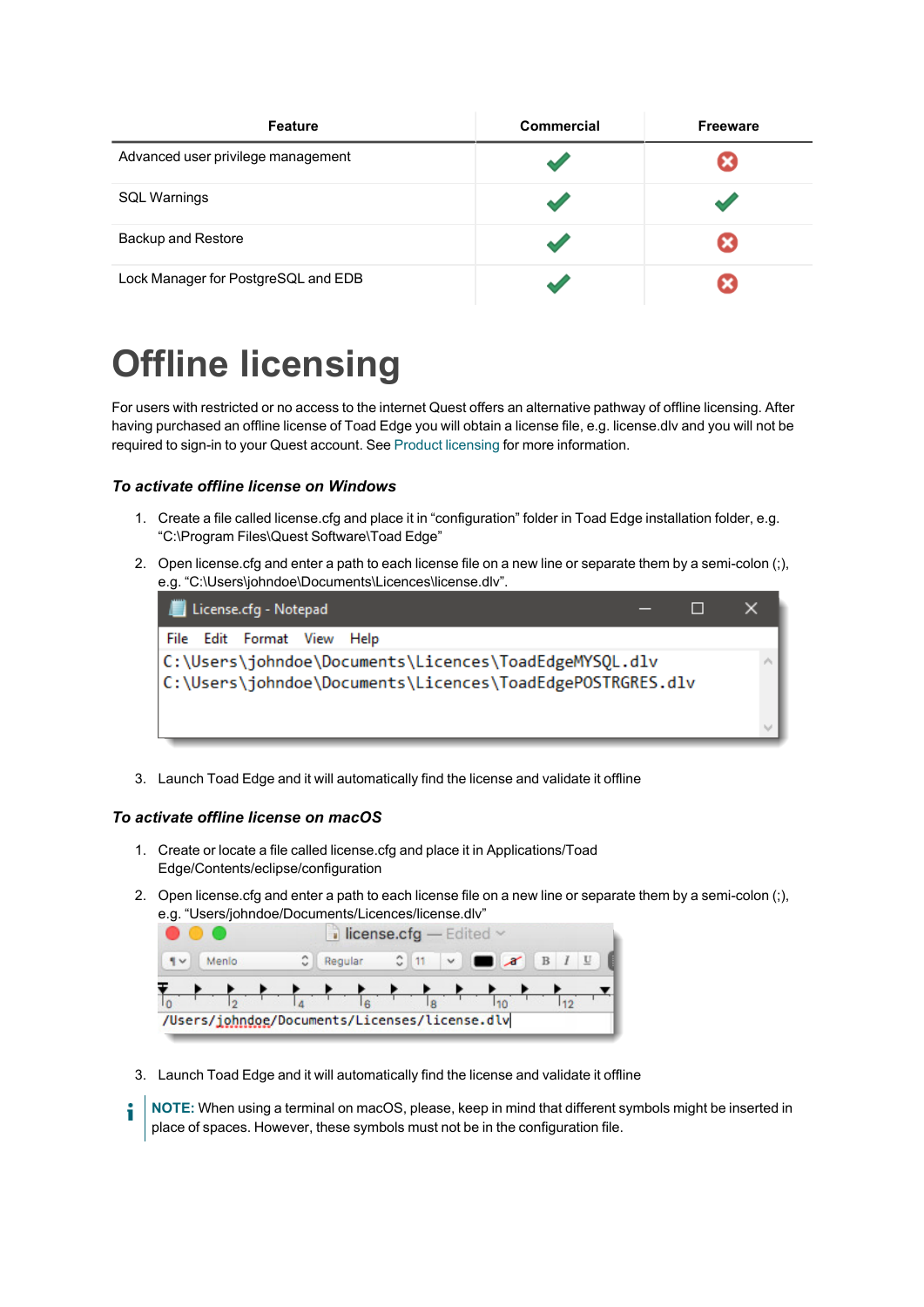# **System requirements**

<span id="page-7-1"></span><span id="page-7-0"></span>Before installing Toad Edge 2.4, ensure that your system meets the following minimum hardware and software requirements.

## **Hardware requirements**

#### **Table 1: Hardware requirements**

| Requirement     | <b>Details</b>                                       |
|-----------------|------------------------------------------------------|
| Processor       | Minimum dual core 64-bit processor                   |
| Memory          | Minimum 4 GB RAM                                     |
| Hard disk space | Minimum 500 MB + additional disk space for user data |

## <span id="page-7-2"></span>**Software requirements**

#### **Table 2: Software requirements**

| <b>Requirement</b>      | <b>Details</b>                                                   |  |
|-------------------------|------------------------------------------------------------------|--|
| <b>Operating System</b> | Windows 10 (64-bit)<br>Windows 8.1 (64-bit)                      |  |
|                         | Windows 7 (64-bit)                                               |  |
|                         | Windows Server 2012 R2 (64-bit)<br>macOS $10.14$ Mojave (64-bit) |  |
|                         | macOS 10.13 High Sierra (64-bit)                                 |  |
|                         | macOS $10.12$ Sierra (64-bit)                                    |  |
| Other requirements      | NET 4.0 is required to install the application on Windows 7      |  |

**NOTE:** Toad Edge may also run on virtual versions of the mentioned operating systems. Please note, however, that these configurations are not tested.

### <span id="page-7-3"></span>**Database requirements**

| <b>Supported database</b> | <b>Version</b>           | <b>Additional details</b>                                                                    |
|---------------------------|--------------------------|----------------------------------------------------------------------------------------------|
| PostgreSQL                | 9.5, 9.6, 10, 11, 12, 13 | Toad Edge tested with Amazon Aurora<br>PostgreSQL 9.5 and Microsoft Azure PostgreSQL<br>10.1 |
| EnterpriseDB              | 9.6, 10, 11, 12, 13      |                                                                                              |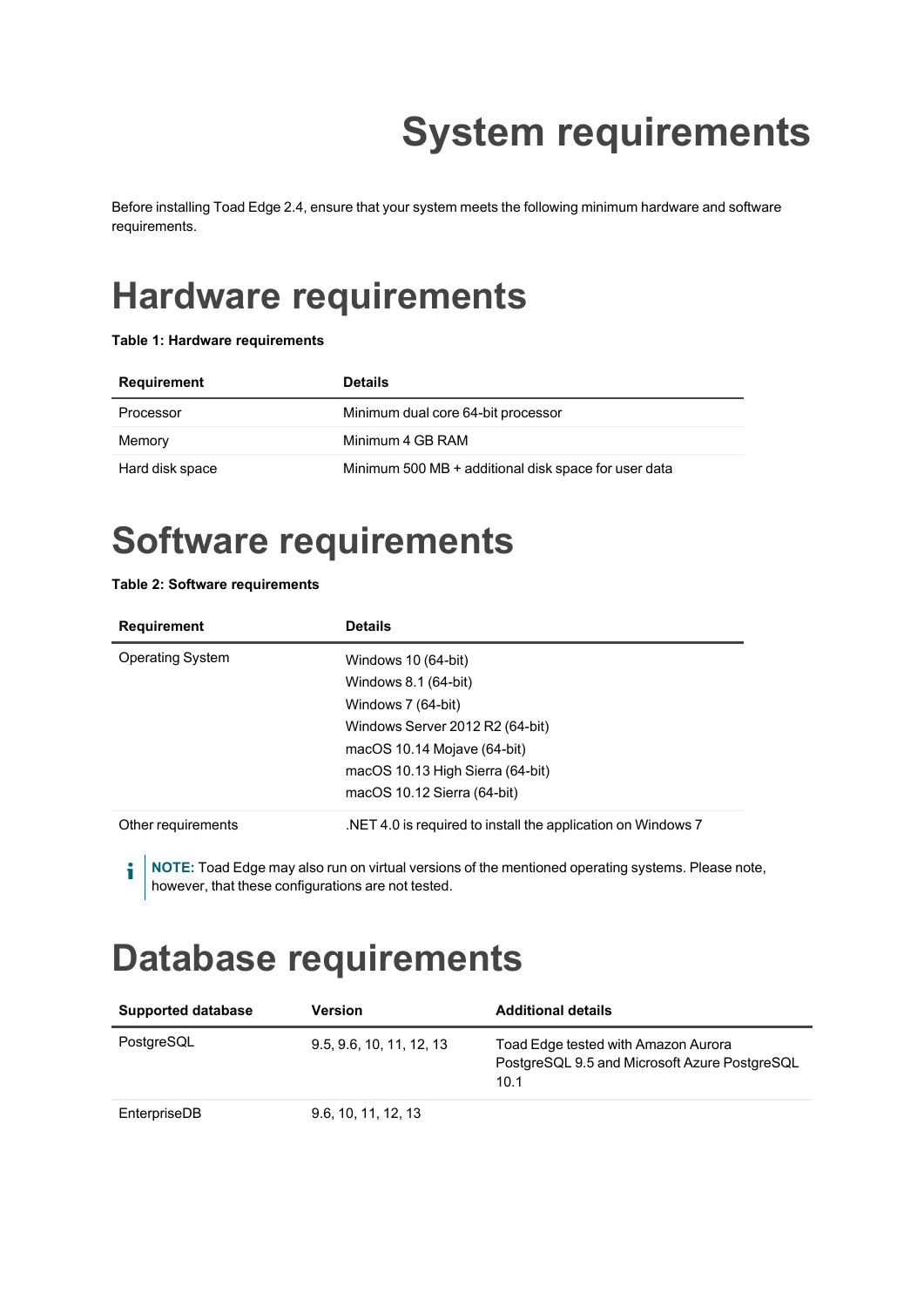| <b>Supported database</b> | <b>Version</b>               | <b>Additional details</b>                                                                                                                                                                                                                                                                                                                                                 |
|---------------------------|------------------------------|---------------------------------------------------------------------------------------------------------------------------------------------------------------------------------------------------------------------------------------------------------------------------------------------------------------------------------------------------------------------------|
| Amazon Redshift           | 1.0                          | In beta.<br>You need to use RedshiftJDBC42-1.2.12.1017 or<br>newer driver in order to use Redshift features.                                                                                                                                                                                                                                                              |
| MariaDB                   | 10.1, 10.2, 10.3, 10.4, 10.5 | MariaDB 10.1 tested for common functionality with<br>MySQL 5.6.<br><b>Note:</b> Only features common with MySQL are<br>supported except Sequences.                                                                                                                                                                                                                        |
| MySQL                     | $5.5, 5.6, 5.7, 8.0*$        | MySQL 5.6 tested to run in Microsoft Azure.<br>MySQL 5.7 tested to run in Amazon Relational<br>Database Service (RDS) environment<br>MySQL engines: InnoDB, MyISAM<br>Tested MySQL editions: Community, Standard,<br>Enterprise<br>*Role Management and Tablespaces are currently<br>not supported for MySQL 8.0. Please use the<br>latest driver with MySQL 8.0 support. |

#### *How to install JDBC drivers*

The following JDBC drivers are supplied with the installation of Toad Edge. The current drivers bundled with the Toad Edge are Advanced Server JDBC Connector 4.2, MySQL Connector/J 5.1.46, MySQL Connector/J 8.0.22, and PostgreSQL JDBC 42.2.18.

**NOTE:** Toad Edge always works with UTF-8 encoding. Any files that you open are converted to UTF-8 when opened and all files are saved in UTF-8 encoding.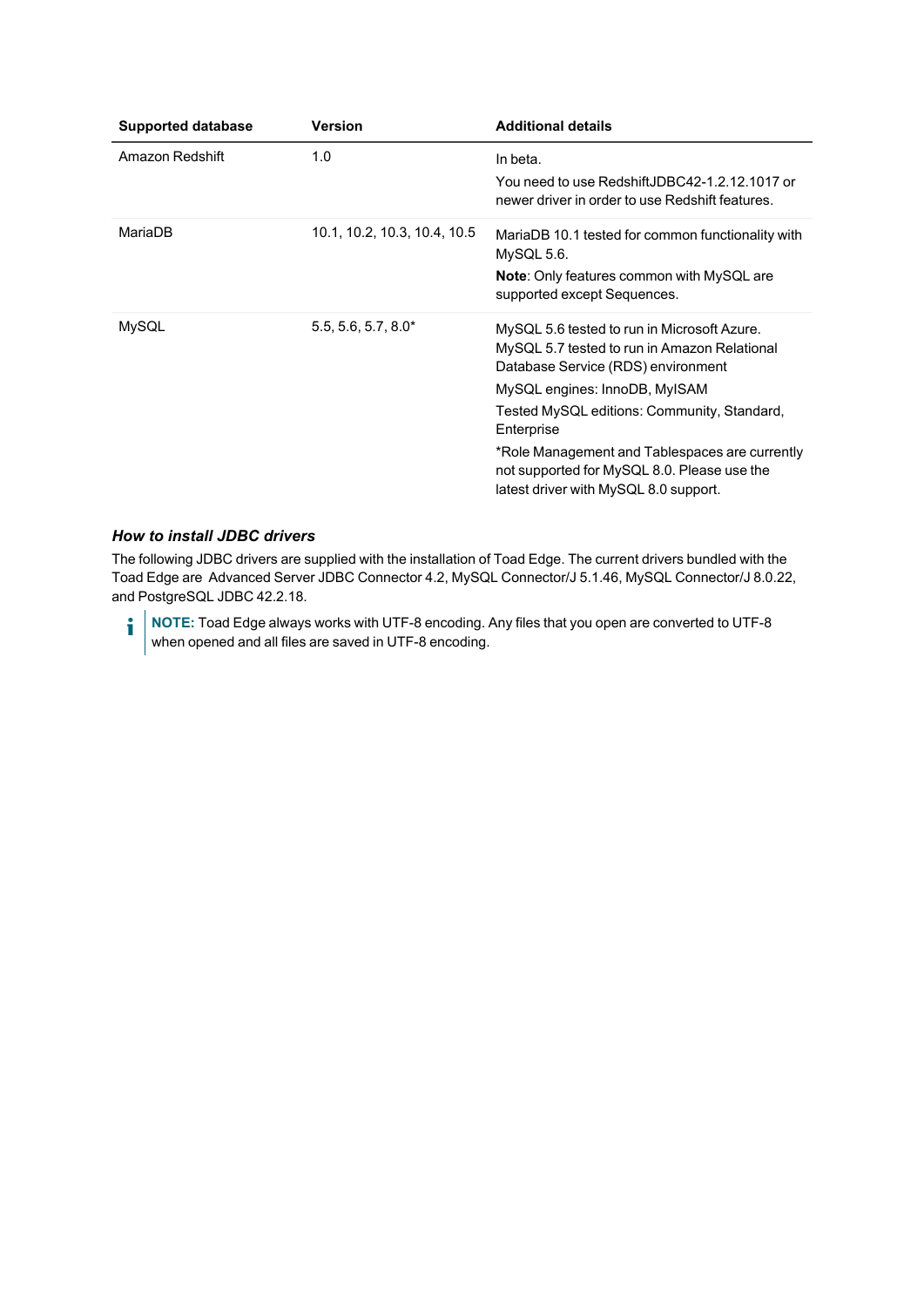# **Installation**

<span id="page-9-1"></span><span id="page-9-0"></span>This topic will guide you through the initial installation of the application up to launching it and signing up for the first time.

### **Windows**

- 1. Start the Toad Edge installer (MSI). Continue past the initial screen
- 2. In the next dialog, accept the user license agreement by checking the **I accept...**
- 3. The following dialog displays the default installation path you can **Change** if you wish
- 4. If you would like the installation wizard to create Toad Edge shortcuts, leave the boxes in the next dialog checked. Select the file extensions you want to open in Toad Edge.
- <span id="page-9-2"></span>5. Once the installation wizard concludes, you can choose to launch Toad Edge and read the release notes

### **macOS**

- i **NOTE:** If you are unable to open the installation file due to a security prompt, please go to **System Preferences** | **Security & Privacy** and change **Allow apps downloaded from** to **App Store and identified developers**
- 1. Start the Toad Edge installer (PKG). Continue past the initial screen
- 2. By clicking **Continue** in the next dialog, you will be prompted to accept the user license agreement. Click **Agree** to proceed
- 3. Click **Install** to perform installation

On the first application start, you will see a sign in dialog. Enter your email address and password to **Sign In** and start using the application. If you do not have a Quest account yet, you can create one in the same dialog. After signing in for the first time, Toad Edge will use the default Trial license for the next 30 days. During that time, you can access and try out all the features the application has to offer. To learn more about licensing and available features, please see Product [licensing](#page-4-0).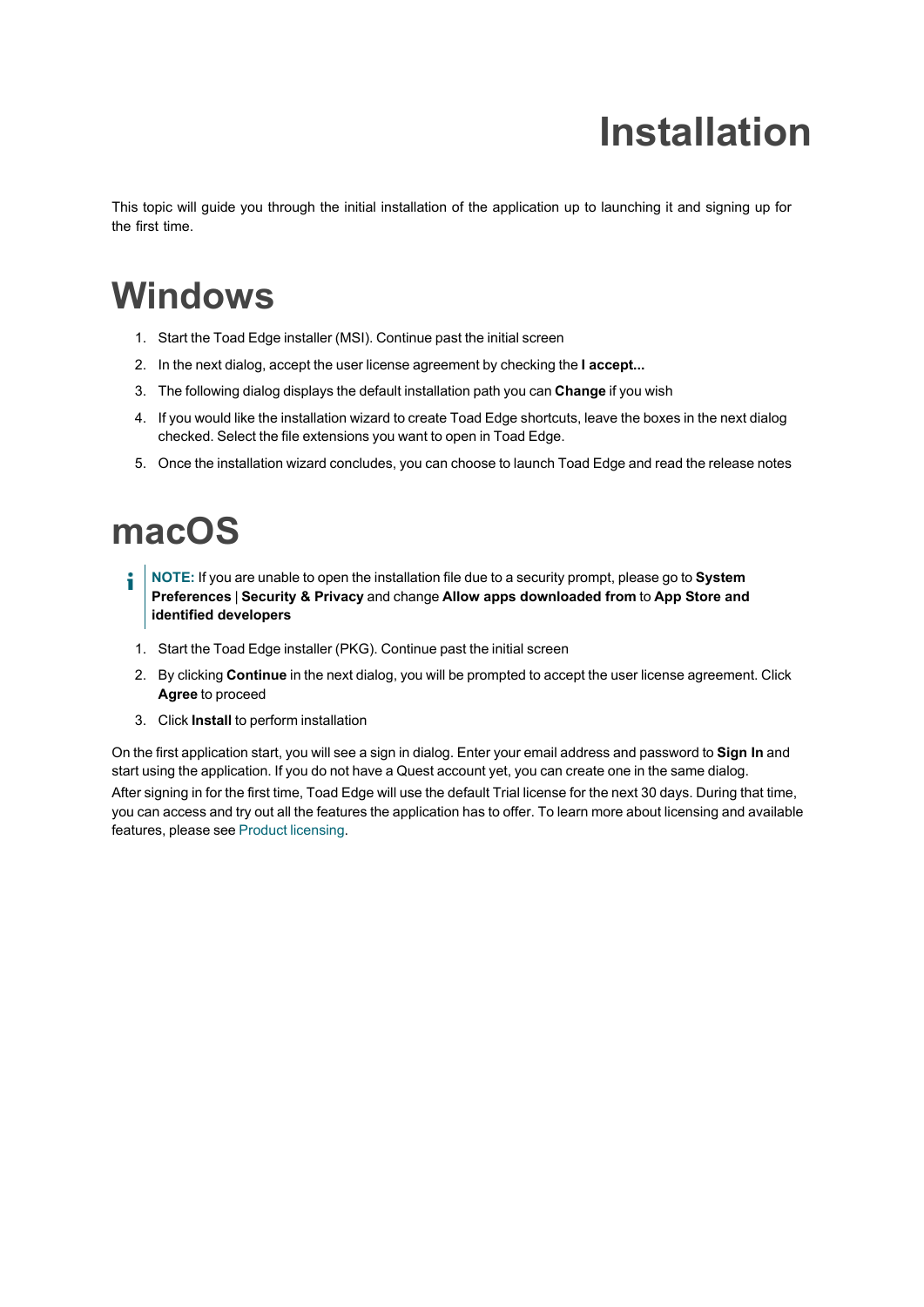# **Silent Installation**

<span id="page-10-0"></span>**IMPORTANT:** By installing Toad Edge silently you agree to Quest Software Inc. Software Transaction i Agreement. Please find the version of Software Transaction Agreement that applies to you according to your geographic location [here.](https://www.quest.com/legal/sta.aspx)

#### *To install Toad Edge silently on Windows*

```
1. Launch Command Prompt as Administrator and enter the following command:
  msiexec /i "ToadEdge_version.number._x64_En.msi" /qn
  e.g.
  msiexec /i "ToadEdge_2.4_x64_En.msi" /qn
    Cox Administrator: Command Prompt
                                                \BoxC:\>msiexec /i "ToadEdge_2.0_x64_En.msi" /qn_
```
2. Toad Edge installs silently on the background

#### *To activate offline license silently on Windows*

```
1. Launch Command Prompt as Administrator and enter the following command:
  msiexec /i "ToadEdge version.number. x64 En.msi" /qn LICENSE="path to license
  file"
  e.g.
  msiexec /i "ToadEdge_2.4_x64_En.msi" /qn
  LICENSE="C:\Users\johndoe\Documents\Licences\license.dlv"
   ex. Administrator: Command Prompt
```
2. Toad Edge installs silently on the background

```
NOTE: Currently it is not possible to add more licenses for silent installation on Windows.
If you want to log progress of the installation, please, add the following:
/l*v "log.log"
e.g.
msiexec /i "ToadEdge_2.4_x64_En.msi" /qn
LICENSE="C:\Users\johndoe\Documents\Licences\license.dlv" /l*v "log.log"
```
.<br>C:\>msiexec /i "ToadEdge\_2.0\_x64\_En.msi" /qn LICENSE="C:\Users\johndoe\Documents\Licences\license.dlv"

#### *To install Toad Edge silently on macOS*

f

```
1. Launch Terminal and enter the following command:
  sudo installer -pkg ToadEdge version.number.pkg -target /
  e.g.
  sudo installer -pkg ToadEdge_2.4.pkg -target /
```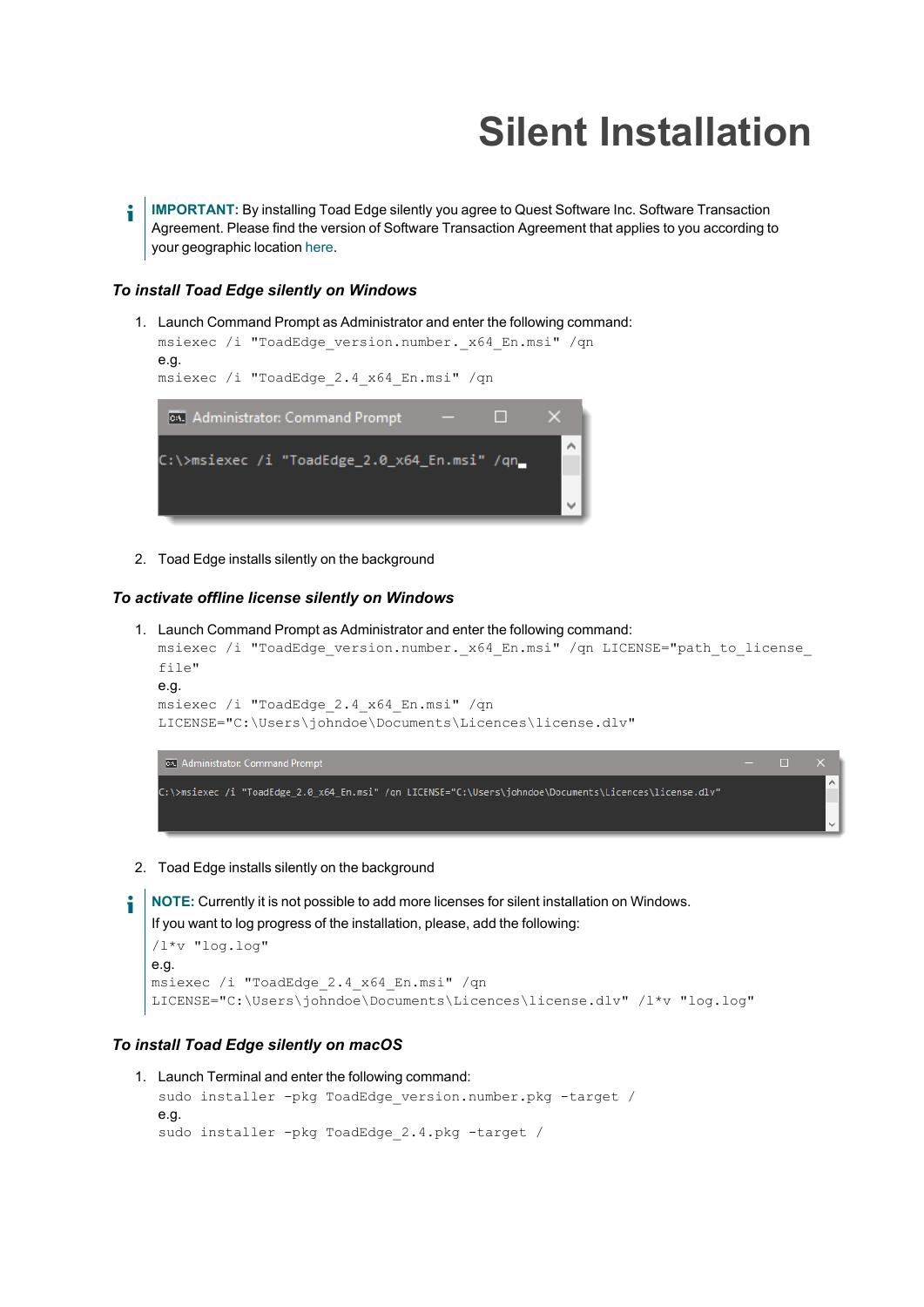# **Uninstallation**

<span id="page-11-0"></span>To uninstall Toad Edge on Windows systems, open **Control Panel** and find and remove Toad Edge in:

- <sup>l</sup> **Programs and Features** (Windows Vista, Windows 7, Windows 8)
- <sup>l</sup> **Apps and Features** (Windows 10)

To uninstall Toad Edge on macOS systems, first open the **Applications** folder. Now either drag the Toad Edge icon to **Trash** or right-click Toad Edge and select **Move to Trash**.

- **NOTE:** Application data is not removed when the application is uninstalled. To remove the data, please i delete the following folder:
	- <sup>l</sup> **Windows** *\*drive\_name\**:\Users\*\*user\_name\**\AppData\Roaming\Quest Software\Toad Edge
	- <sup>l</sup> **macOS** *\*drive\_name\**/users/*\*user\_name\**/Library/Containers/com.quest.Toad